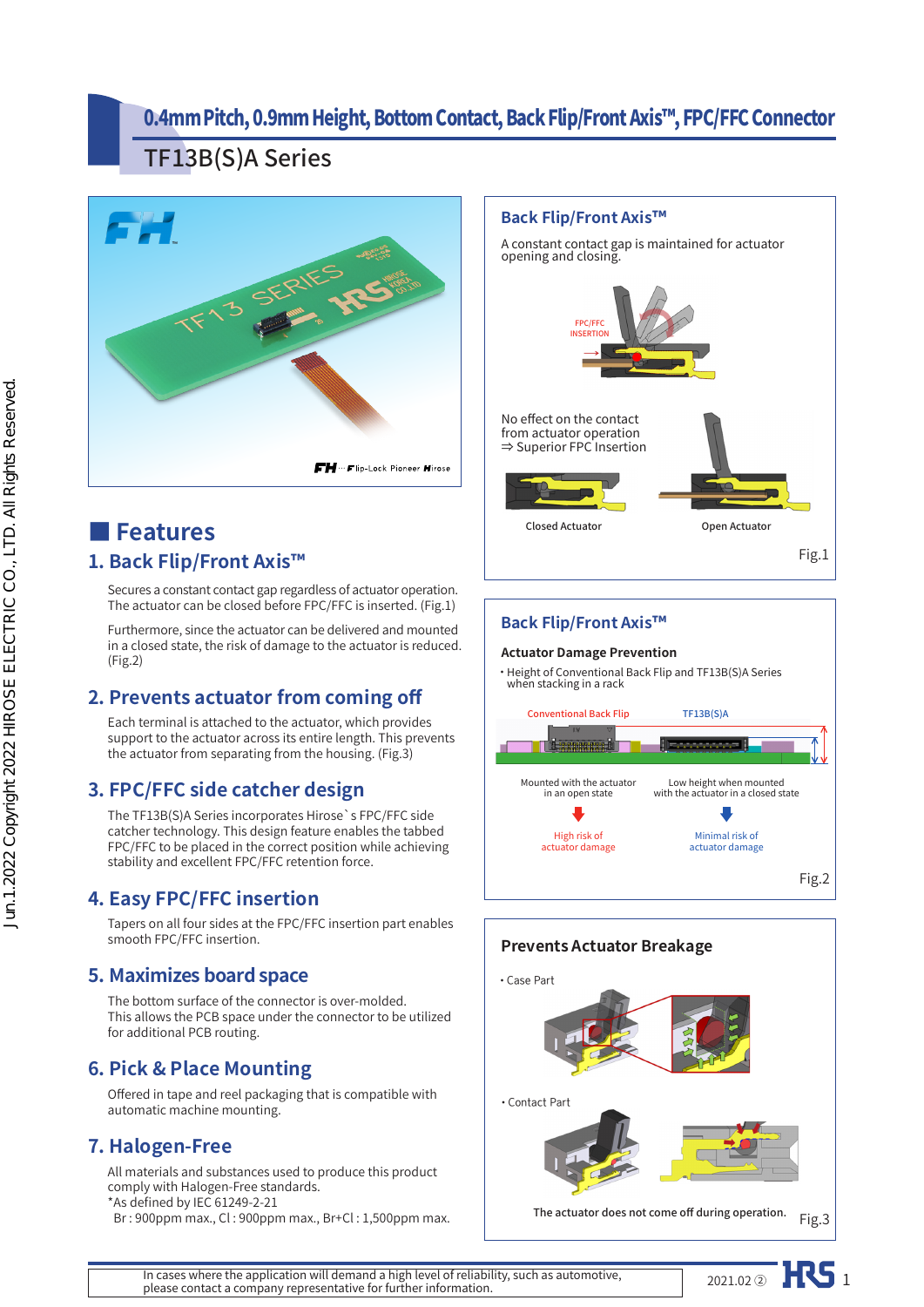## **■ Product Specifications**

| Ratings                                        |                          | Rated Current: 0.5A (Note1) Operating Temperature: -55 to +85 °C (Note2)<br>Operating Humidity Range: Relative humidity, 90% Max.         |                                                                                  | Storage Temperature: -10 to +50 °C (Note3)<br>Storage Humidity Range: Relative humidity, 90% Max.                                                              |  |  |  |
|------------------------------------------------|--------------------------|-------------------------------------------------------------------------------------------------------------------------------------------|----------------------------------------------------------------------------------|----------------------------------------------------------------------------------------------------------------------------------------------------------------|--|--|--|
| Rated Voltage: 50V AC/DC                       |                          |                                                                                                                                           | (No condensation)                                                                |                                                                                                                                                                |  |  |  |
| Adaptive FPC/FFC<br>contact specifications     |                          |                                                                                                                                           | Thickness: $0.2 \pm 0.03$ mm Gold plated contact traces                          |                                                                                                                                                                |  |  |  |
|                                                | Items                    | Specifications                                                                                                                            | Conditions                                                                       |                                                                                                                                                                |  |  |  |
|                                                | 1. Insulation Resistance | $500 \text{m}$ $\Omega$ Min.                                                                                                              | 100V DC                                                                          |                                                                                                                                                                |  |  |  |
|                                                | 2. Withstanding Voltage  | No flashover or insulation breakdown                                                                                                      |                                                                                  | 150V AC rms for 1 min.                                                                                                                                         |  |  |  |
|                                                | 3. Contact Resistance    | $100 \text{m}$ $\Omega$ Max.<br>Including FPC/FFC conductor resistance                                                                    | 1 <sub>m</sub> A                                                                 |                                                                                                                                                                |  |  |  |
| 4. Mating Durability<br>(Insertion/withdrawal) |                          | Contact resistance: $100 \text{m}\Omega$ Max.<br>No damage, cracks, or parts dislocation                                                  | 20 cycles                                                                        |                                                                                                                                                                |  |  |  |
| 5. Vibration                                   |                          | No electrical discontinuity for more than 1us<br>Contact resistance: $100 \text{m}\Omega$ Max.<br>No damage, cracks, or parts dislocation | Frequency: 10 to 55Hz,<br>Half Amplitude 0.75mm for 2 hours in 3 axis directions |                                                                                                                                                                |  |  |  |
| 6. Shock Resistance                            |                          | No electrical discontinuity of 1us or more<br>Contact resistance : 100mΩ Max.<br>No damage, cracks, or parts dislocation                  |                                                                                  | Acceleration: 981m/s <sup>2</sup> , 6ms duration,<br>Sine half-waveform, 3 cycles in each of the 3 axis.                                                       |  |  |  |
| 7. Humidity<br>(Steady State)                  |                          | Contact resistance: $100 \text{m}\Omega$ Max.<br>Insulation resistance: $100 \text{mA}$ Min.<br>No damage, cracks, or parts dislocation   | 90% to 95%                                                                       | 96 hours at a temperature of 40°C and humidity of                                                                                                              |  |  |  |
| 8. Temperature Cycle                           |                          | Contact resistance: $100 \text{m}\Omega$ Max.<br>Insulation resistance: $100 \text{mA}$ Min.<br>No damage, cracks, or parts dislocation   | Time<br>5 cycles                                                                 | Temperature: $-55 \rightarrow +15$ to $+35 \rightarrow +85 \rightarrow +15$ to $+35$ °C,<br>$: 30 \rightarrow 2$ to $3 \rightarrow 30 \rightarrow 2$ to 3 min. |  |  |  |
| 9. Resistance to<br>Soldering Heat             |                          | No deformation of components affecting<br>performance<br>No abnormality in electrical performance                                         |                                                                                  | Reflow: At the recommended temperature profile                                                                                                                 |  |  |  |

Note 1 : When passing the current through all of the contacts, use 70% of the current rating.

Note 2 : Includes temperature rise caused by current flow.

Note 3 : The term "storage" refers to products stored for long period of time prior to mounting and use. Operating temperature range and humidity range covers non-conducting condition of installed connectors in storage,

#### shipment or during transportation.

## **■ Material / Finish**

| Part          | Material        | Finish                | Remarks |  |
|---------------|-----------------|-----------------------|---------|--|
| Insulator     | LCP             | <b>Black</b>          | UL94V-0 |  |
| Actuator      | LCP             | <b>Black</b>          |         |  |
| Contact       | Phosphor Bronze | Partially Gold Plated |         |  |
| Retention Tab | Phosphor Bronze | Tin Plated            | ------  |  |

## **■ Product Number Structure**

Refer to the chart below when determining the product specifications from the product number. Please select from the product numbers listed in this catalogue when placing orders.

|                | 13<br>B(S)A<br>╟┢                                                                                                          |                                                                                          | ##S                                               | 0.4 | SΗ | 800) |  |
|----------------|----------------------------------------------------------------------------------------------------------------------------|------------------------------------------------------------------------------------------|---------------------------------------------------|-----|----|------|--|
|                | $\bf{O}$<br>$\mathbf{Q}$<br>3                                                                                              |                                                                                          |                                                   | 6   | 6. |      |  |
| $\bullet$      | Series Name: TF                                                                                                            |                                                                                          | <b>6</b> Contact Pitch: 0.4mm                     |     |    |      |  |
| 2              | Series No.: 13                                                                                                             | $\bullet$                                                                                | Terminal Type<br>SH: SMT Horizontal Mounting Type |     |    |      |  |
| 3              | Connector Type:<br>BA : Length = Pitch x (No. of Pos. $-1$ ) + 2.2mm<br>BSA : Length = Pitch x (No. of Pos. $-1$ ) + 1.8mm | Specifications<br>$\bullet$<br>(800): Standard,<br>Emboss tape packaging (5,000pcs/reel) |                                                   |     |    |      |  |
| $\overline{A}$ | Number of Contacts:<br>TF13BA: 6, 9, 10pos.<br>TF13BSA: 14, 16, 18, 20pos.                                                 |                                                                                          |                                                   |     |    |      |  |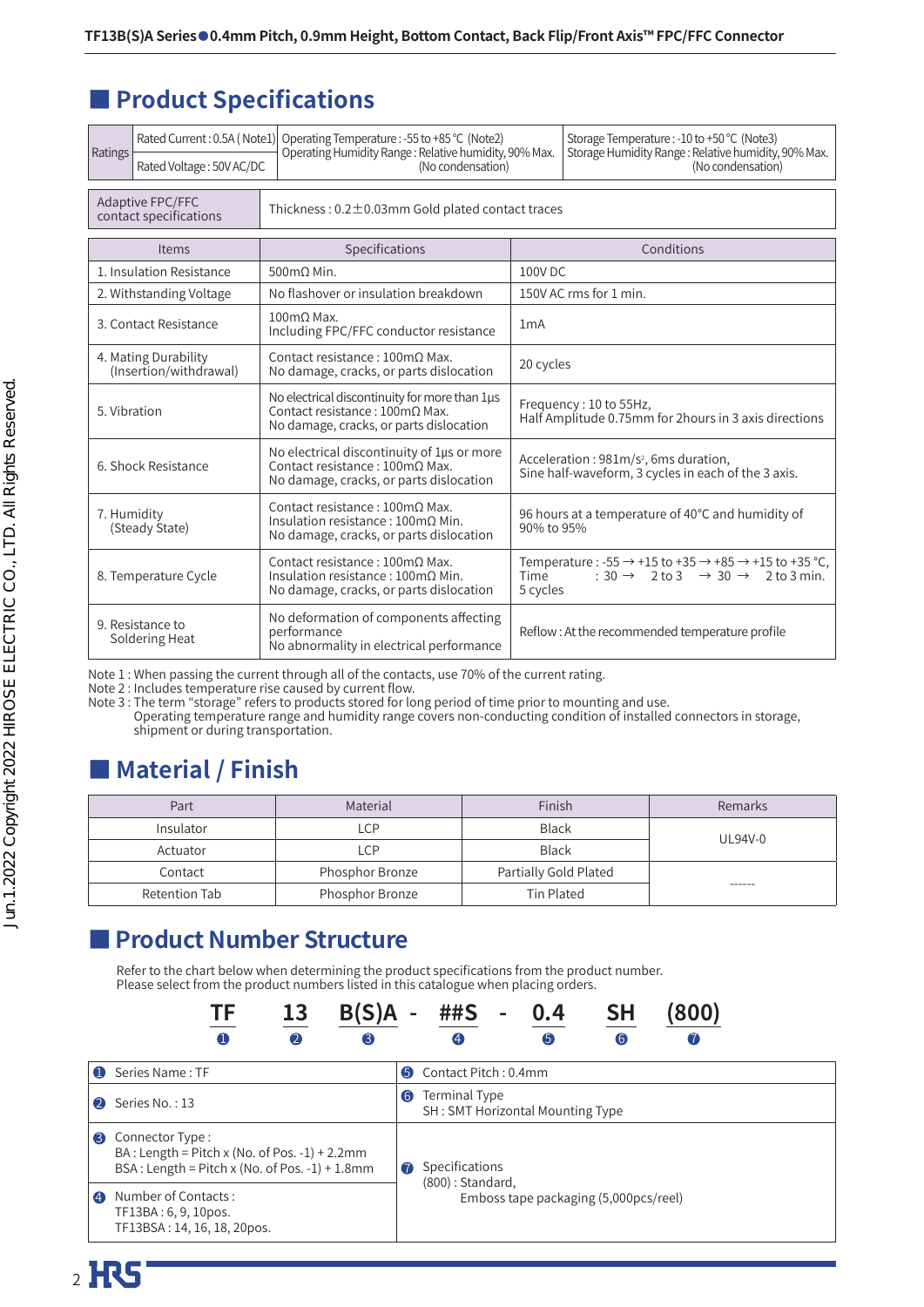## **■ Dimensions**

**● TF13BA Series**



Note 1 : The coplanarity of each terminal lead is within 0.1mm.

Note 2 : This product is packaged and sold by tape and reel. Check the packaging specifications for details.

Note 3 : Sink mark reliefs may be added due to improvements.

Note 4 : Black spots may appear on the mold resin, but this does not affect product performance.

Additionally, the terminal plating may change color after reflow, however this does not represent a quality issue.

|                       |              |             |                   |      |      |      | Unit : mn     |
|-----------------------|--------------|-------------|-------------------|------|------|------|---------------|
| Part No.              | HRS No.      | No. of Pos. |                   |      | ◡    | D    | Purchase Unit |
| TF13BA-6S-0.4SH(800)  | 480-0340-000 |             | 2.00 <sub>1</sub> | 4.20 | 3.05 | 3.83 |               |
| TF13BA-9S-0.4SH(800)  | 480-0341-000 |             | 3.20              | 5.40 | 4.25 | 5.03 | 5,000pcs/Reel |
| TF13BA-10S-0.4SH(800) | 480-0495-000 | 10          | 3.60              | 5.80 | 4.65 | 5.43 |               |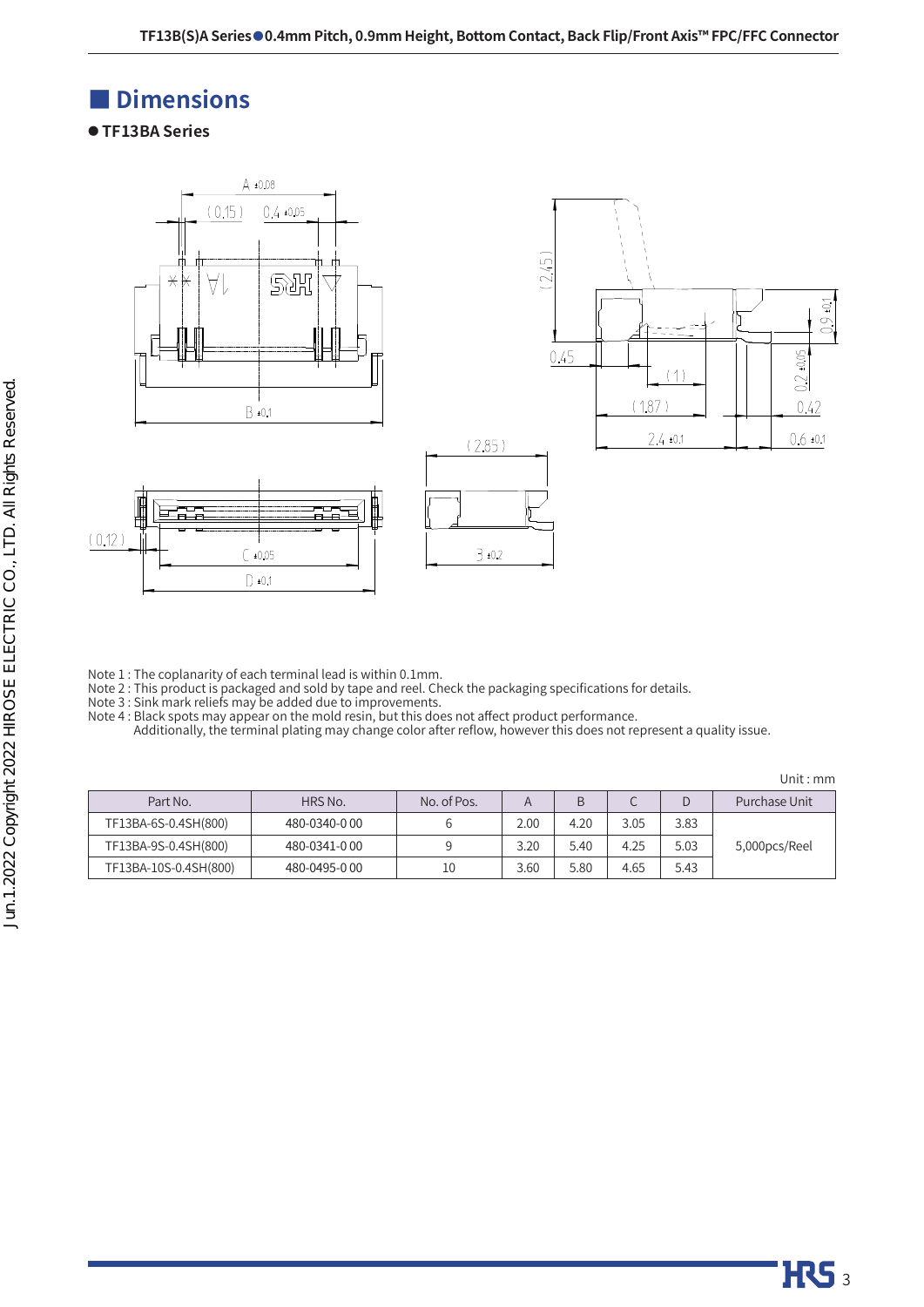### **● TF13BSA Series**



Note  $1$  : The coplanarity of each terminal lead is within  $0.1$ mm.

Note 2 : This product is packaged and sold by tape and reel. Check the packaging specifications for details.

Note 3 : Sink mark reliefs may be added due to improvements.

Note 4 : Black spots may appear on the mold resin, but this does not affect product performance.

Additionally, the terminal plating may change color after reflow, however this does not represent a quality issue.

Unit : mm

| Part No.               | HRS No.       | No. of Pos. | A    | B    |      |      | Purchase Unit |
|------------------------|---------------|-------------|------|------|------|------|---------------|
| TF13BSA-14S-0.4SH(800) | 480-0423-000  | 14          | 5.20 | 7.00 | 6.25 | 6.61 |               |
| TF13BSA-16S-0.4SH(800) | 480-0342-0.00 | 16          | 6.00 | 7.80 | 7.05 | 7.41 |               |
| TF13BSA-18S-0.4SH(800) | 480-0343-000  | 18          | 6.80 | 8.60 | 7.85 | 8.21 | 5,000pcs/Reel |
| TF13BSA-20S-0.4SH(800) | 480-0344-000  | 20          | 7.60 | 9.40 | 8.65 | 9.01 |               |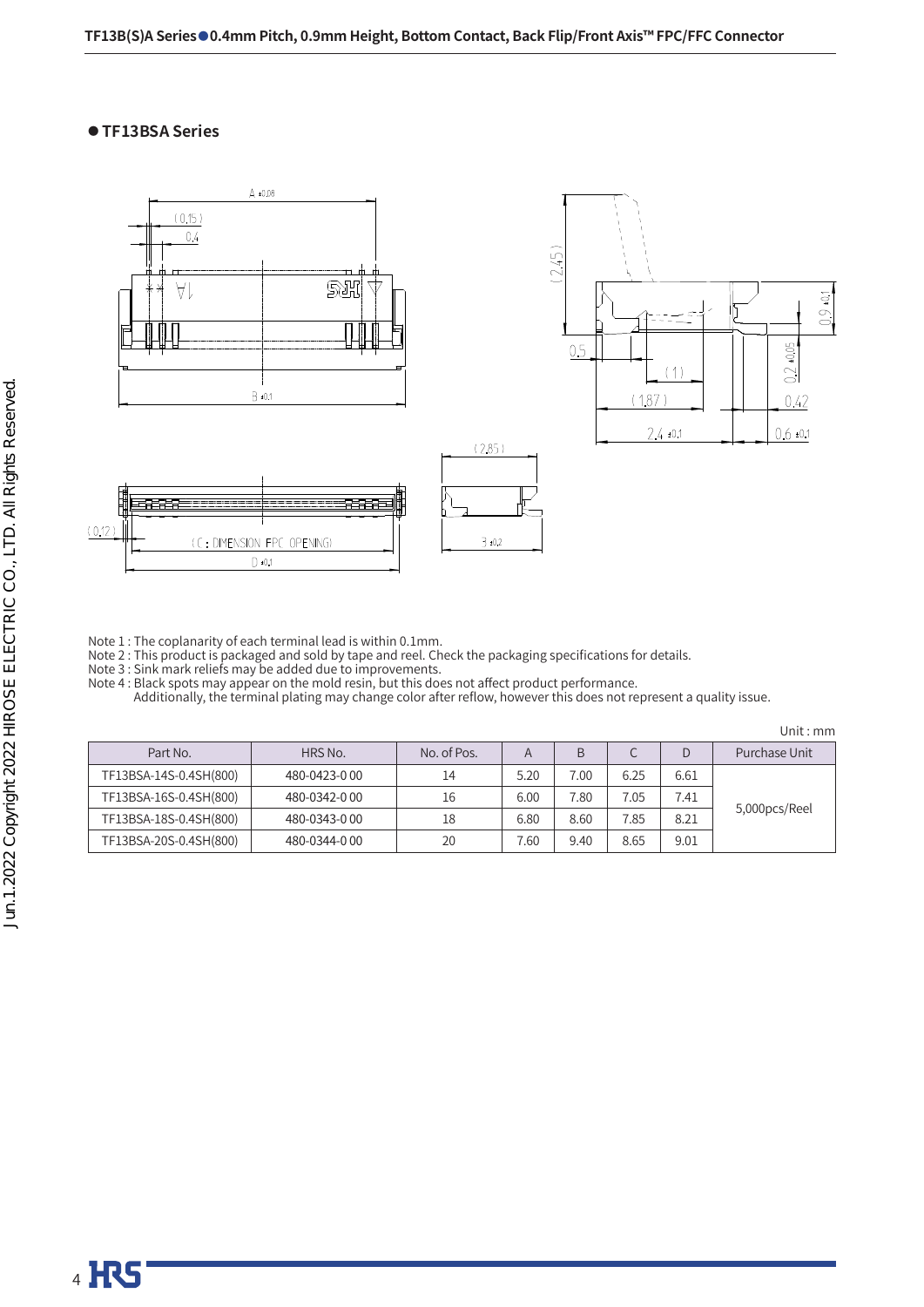## **Recommended Land/Metal Mask Dimensions and FPC/FFC Dimensions**

### **● TF13BA Series**

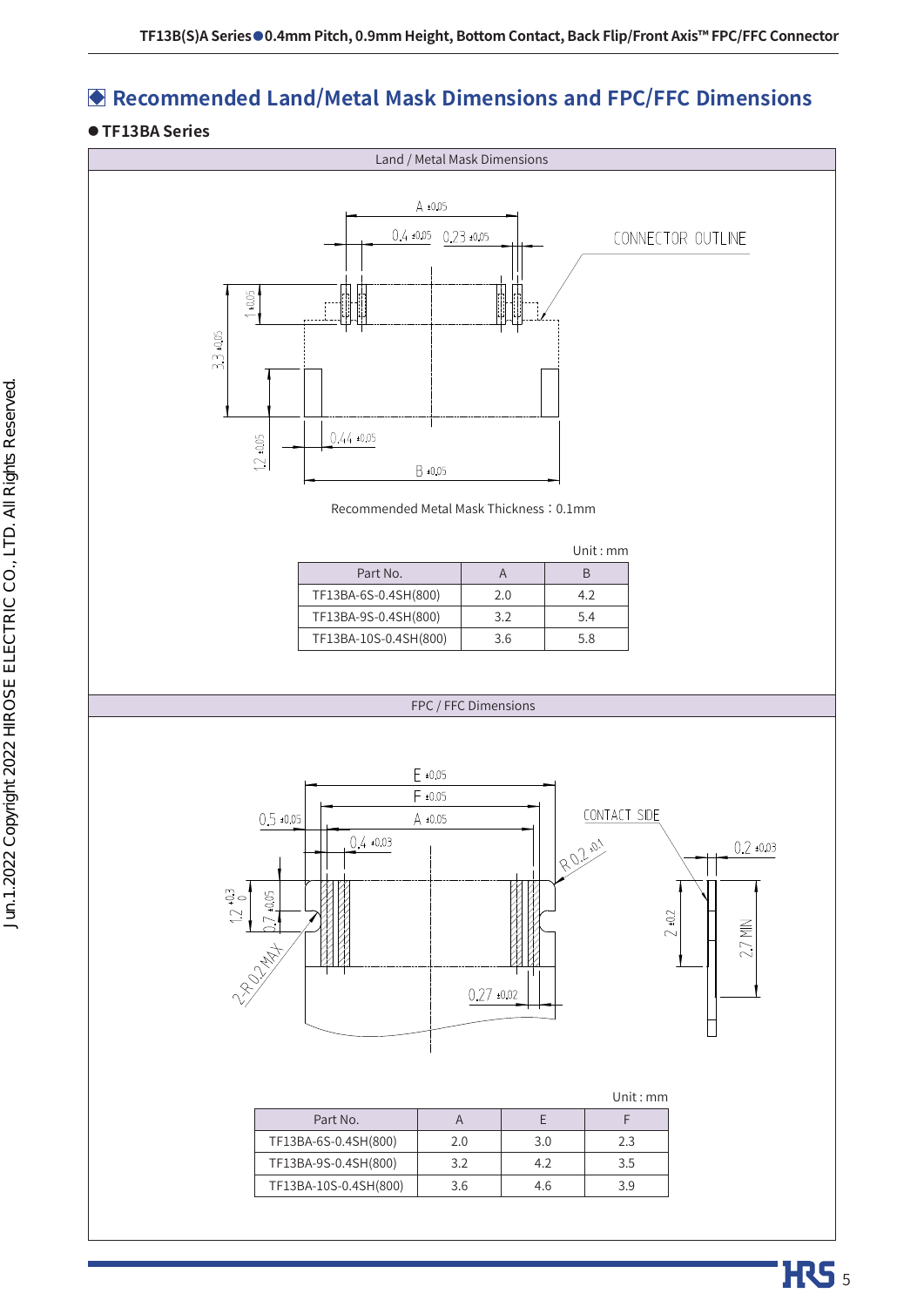### **● TF13BSA Series**

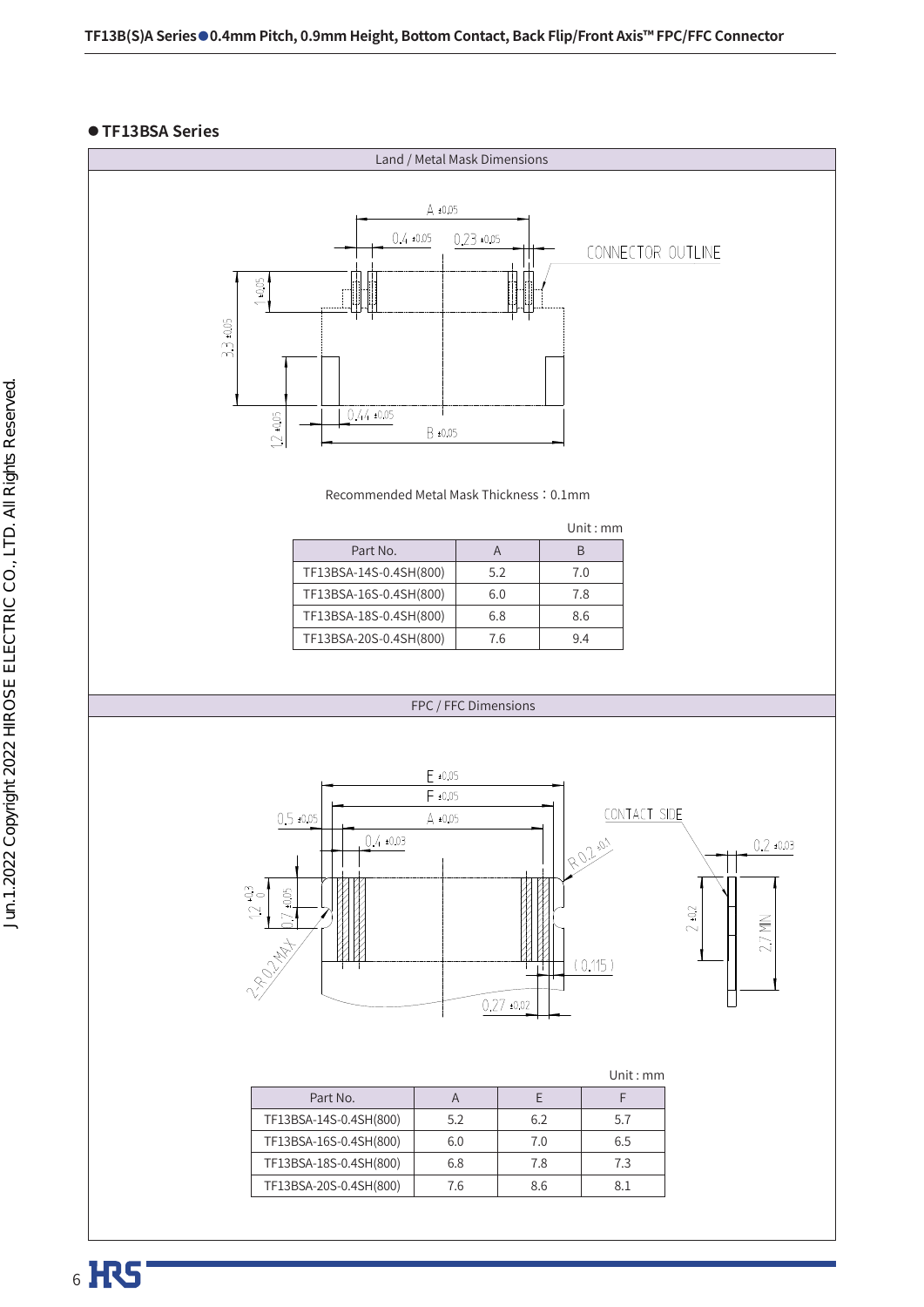## **Packaging Specification**

### **● Embossed Carrier Tape Dimensions**



### **● Reel Dimensions**





Note 1 : 5,000pcs / Reel (Outer diameter of Reel : ø330mm)

Note 2 : Material

1) Emboss tape : PS (ANTISTATIC TREATMENT)

2) Cover tape : PET (ANTISTATIC TREATMENT)

|                        |              |             |     |      |      | Unit : $mm$ |
|------------------------|--------------|-------------|-----|------|------|-------------|
| Part No.               | HRS No.      | No. of Pos. | G   | Н    |      |             |
| TF13BA-6S-0.4SH(800)   | 480-0340-000 | 6           | 4.4 | 7.5  | 16.0 | 16.5        |
| TF13BA-9S-0.4SH(800)   | 480-0341-000 | 9           | 5.6 | 7.5  | 16.0 | 16.5        |
| TF13BA-10S-0.4SH(800)  | 480-0495-000 | 10          | 6.0 | 7.5  | 16.0 | 16.5        |
| TF13BSA-14S-0.4SH(800) | 480-0423-000 | 14          | 7.2 | 7.5  | 16.0 | 16.5        |
| TF13BSA-16S-0.4SH(800) | 480-0342-000 | 16          | 8.0 | 11.5 | 24.0 | 24.5        |
| TF13BSA-18S-0.4SH(800) | 480-0343-000 | 18          | 8.8 | 11.5 | 24.0 | 24.5        |
| TF13BSA-20S-0.4SH(800) | 480-0344-000 | 20          | 9.6 | 11.5 | 24.0 | 24.5        |
|                        |              |             |     |      |      |             |

**HRS**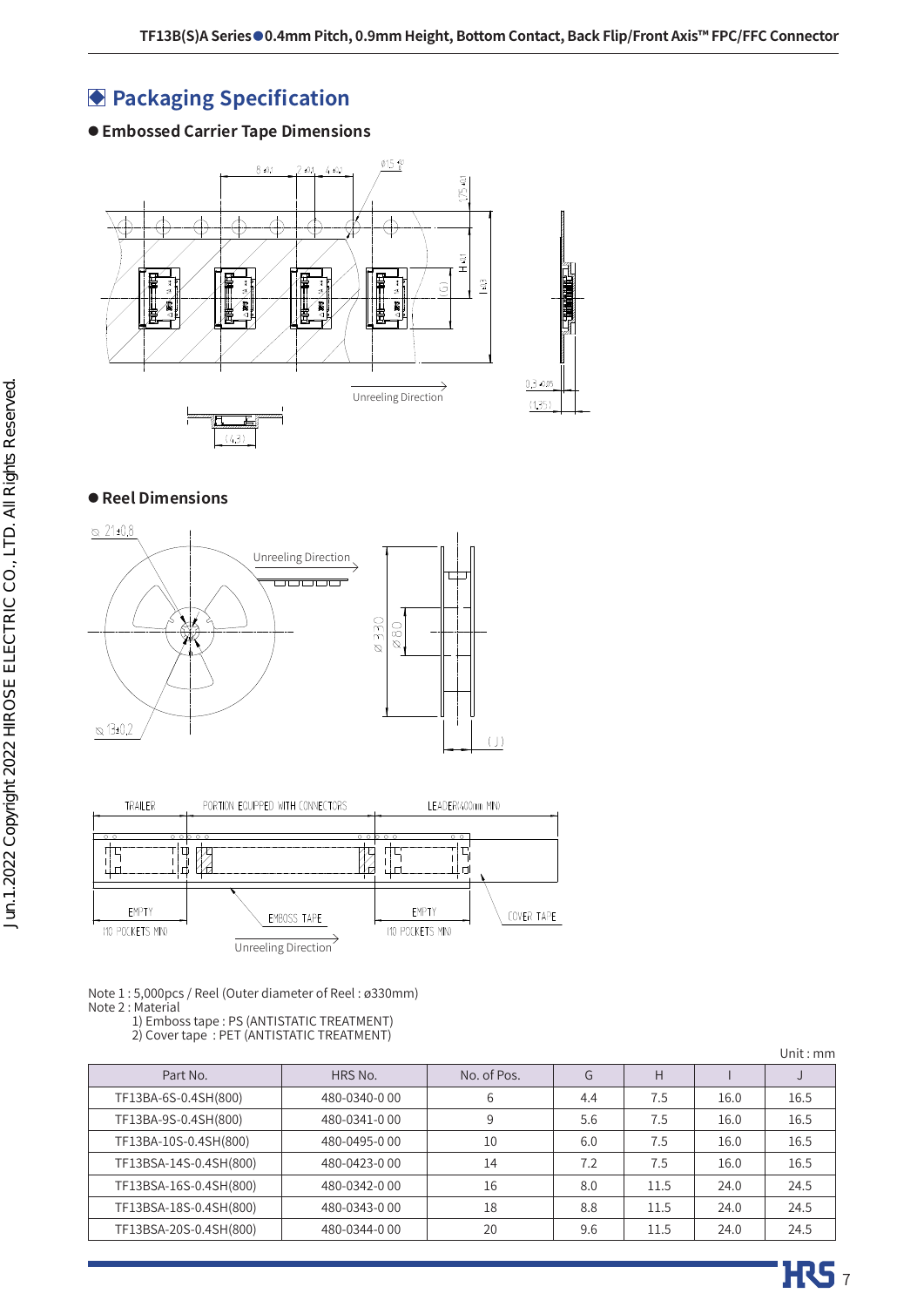### **FPC/FFC Construction (Recommended Specifications)**

### **● FPC : Flexible Printed Circuit** Material Name Material Thickness(um) Covering layer film Polyimide 1mil (25) Cover adhesive (25) **xxxxxxxxxxxxxxxx** Surface treatment  $\vert$  Nickel 1 to 5µm + 4 Gold plating 0.2㎛ Copper foil  $\begin{array}{ccc} \text{C} \cup \end{array}$  1oz  $\begin{array}{ccc} \text{1} & \text{35} \\ \text{2} & \text{37} \end{array}$ Base adhesive  $\overline{\phantom{a}}$  Thermoset adhesive  $\overline{\phantom{a}}$  25 Base film Polyimide 1mil 25 Reinforcement Thermoset adhesive 35 Material adhesive Stiffener | Polyimide 5mil | 75 Total 199



Note 1 : The material composition of FPC/FFC is for reference. Please make the thickness of the FPC/FFC mating section 0.2±0.03mm in reference to the above FPC/FFC construction.

Note 2 : For details about component configuration, please contact a FPC/FFC manufacturer.

### **Recommended Temperature Profile**



### **HRS Test Conditions**

Reflow Method : Reflow, IR/hot air Reflow Environment : Room air Solder Composition : Paste, 96.5%Sn/3%Ag/0.5%Cu (M705-221CM5-32-10.5 from Senju Metal Industry Co., Ltd.)

Test Board : Glass epoxy 50mm×25mm×1mm thick Land Dimensions : Check the recommended land dimensions for details. Metal Mask : Check the recommended metal mask dimensions for details.

The temperature profile is based on the above conditions. Please check the mounting conditions before use, conditions such as solder paste types, manufacturer, PCB size and any other soldering materials may alter the performance of such materials.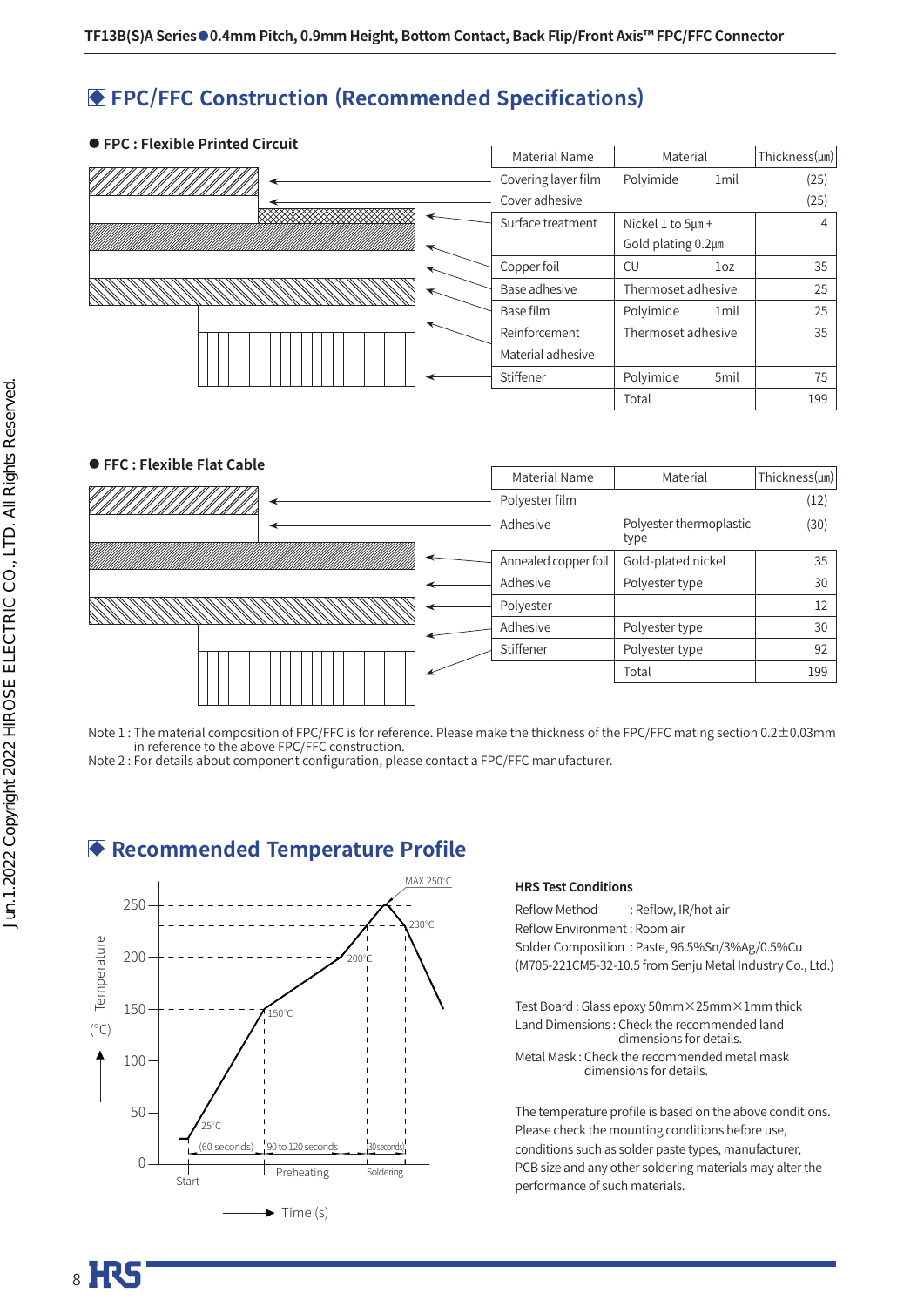## **Connector Operation and Precautions**

| <b>Board Mounting Precautions</b>                                                                                                                                                                                                                                                                                                                                                                                                                                                                                                                                                                          | FPC/FFC Insertion/Mating Precautions                                                                                                                                                                                                                                                                       |
|------------------------------------------------------------------------------------------------------------------------------------------------------------------------------------------------------------------------------------------------------------------------------------------------------------------------------------------------------------------------------------------------------------------------------------------------------------------------------------------------------------------------------------------------------------------------------------------------------------|------------------------------------------------------------------------------------------------------------------------------------------------------------------------------------------------------------------------------------------------------------------------------------------------------------|
| <b>• Board Warpage</b><br>Be sure to minimize the board warpage as much<br>as possible. The lead co-planarity is 0.1mm or less.<br>Excessive board warpage may result in soldering failures or<br>co-planarity issues.                                                                                                                                                                                                                                                                                                                                                                                     | <b>• Actuator Operation</b><br>1. Do not apply excessive force when releasing the actuator<br>from the initial position (without FPC/FFC inserted).<br>Inserting a nail or finger as shown in the below picture<br>may result in terminal deformation.                                                     |
| <b>Connector Load</b><br>Do not apply a force of 0.5N or more to the connector<br>before mounting it on the board to prevent connector<br>damage.<br>Do not insert the FPC/FFC or operate the connector<br>before mounting.                                                                                                                                                                                                                                                                                                                                                                                |                                                                                                                                                                                                                                                                                                            |
| <b>• Board Stress</b><br>· Splitting a large board into several pieces<br>· Screwing the board<br>Avoid the handling described above so that no excessive<br>force is exerted on the board during the assembly<br>process.<br>Otherwise, the connector may become defective.<br><b>• Acceptable Amount of Board Warpage</b><br>A 100mm wide board has an acceptable warp<br>range of 0.5mm or less. (Below) Excessive amounts of<br>warping will place stress on the connector which<br>may result in damage and malfunction.<br>100<br><b>SMAX</b><br>Connector<br>Õ<br>PCB<br>0.5MAX<br>Connector<br>100 | Deformation of the terminal<br>2. The actuator rotates around the rotational axis as<br>shown below. Please rotate the actuator.<br>Rotational axis<br>3. Please do not push the actuator downwards with<br>a force of 0.5N or more as shown below.<br>Otherwise, the actuator may fall off or be damaged. |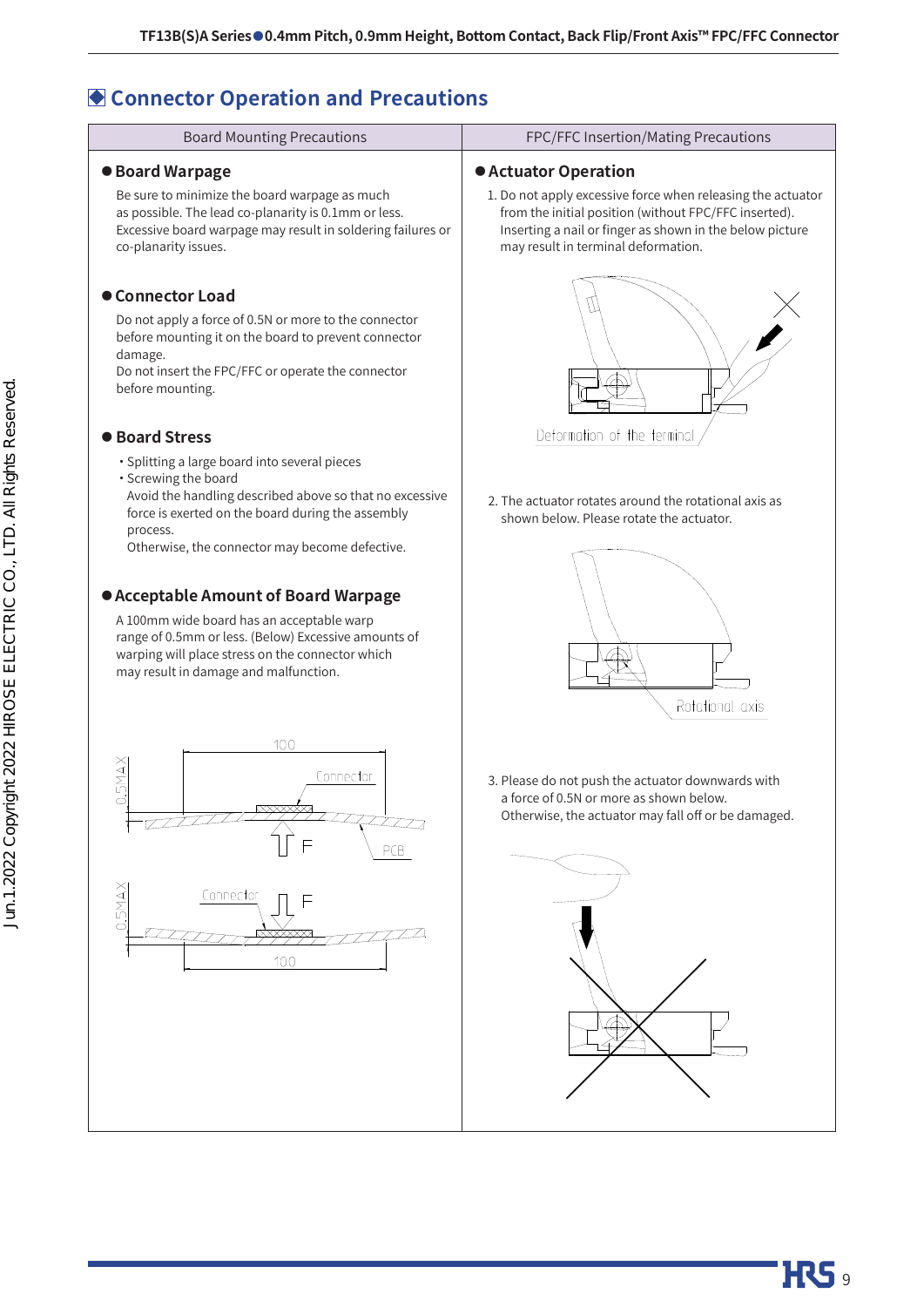| FPC/FFC Insertion/Mating Precautions                                                                                                                                                                                                | FPC/FFC Insertion/Mating Precautions                                                                                                                                                                                                                                                                                                                                                                                                                                                                                                                                                                                                          |
|-------------------------------------------------------------------------------------------------------------------------------------------------------------------------------------------------------------------------------------|-----------------------------------------------------------------------------------------------------------------------------------------------------------------------------------------------------------------------------------------------------------------------------------------------------------------------------------------------------------------------------------------------------------------------------------------------------------------------------------------------------------------------------------------------------------------------------------------------------------------------------------------------|
| 4. The actuator is not designed to open more than<br>100°. Do not apply any force to open it beyond<br>this point. Doing so may result in actuator damage<br>or breakage.                                                           | <b>• Inserting the FPC/FFC</b><br>1. Insert the FPC/FFC horizontally along the surface<br>and at right angle to the connector.<br>Insert it completely to the end.<br>If the FPC/FFC is incorrectly inserted at a diagonal the<br>conductors may short-circuit due to pitch shift<br>misalignment or the edge of the FPC/FFC may catch in<br>the terminals resulting in deformation of the terminal<br>deformation. This connector has a ZIF structure and its<br>effective mating length is 1.87mm.<br>(when the recommended FPC/FFC nominal is used)<br>Use the actuator carefully to prevent the FPC/FFC from<br>Shifting after insertion. |
| 5. Operate the actuator towards the center.<br>It may break if operated on one side of the actuator<br>with FPC/FFC inserted.                                                                                                       | 2. Do not insert the FPC/FFC diagonally from above<br>If the FPC/FFC is incorrectly inserted at a diagonal as<br>shown in the above FPC/FFC insertion process.<br>The FPC/FFC may be bent, resulting in pattern breakage<br>or insufficient FPC/FFC insertion which may cause<br>conduction failure.                                                                                                                                                                                                                                                                                                                                          |
| 6. Do not pull or pick the actuator to lift it as shown<br>below. Failure to do so may result in connector<br>breakage.<br>(Do not carry out any operation other than rotating<br>the actuator as shown in 2 on the previous page.) | Pattern breakage                                                                                                                                                                                                                                                                                                                                                                                                                                                                                                                                                                                                                              |
| ● Contact Orientation<br>This connector utilizes bottom contacts. Insert the<br>FPC/FFC with the exposed conductors face down.                                                                                                      | · Secure sufficient FPC insertion space during layout<br>design to prevent incorrect FPC/FFC insertion.<br>Additionally, if the FPC/FFC is too short it will make<br>insertion difficult so please design an appropriate<br>component layout.<br>• Make adjustments with the FPC/FFC manufacturer for<br>bending performance and breakage resistance.<br><b>Ensuring a Completed Connection</b><br>After completing the locking operation, check that the<br>actuator is horizontal to the board surface. Do not apply<br>excessive force when the actuator reaches 0°, doing so<br>may damage the terminals. (Allowable force: 1N Max.)      |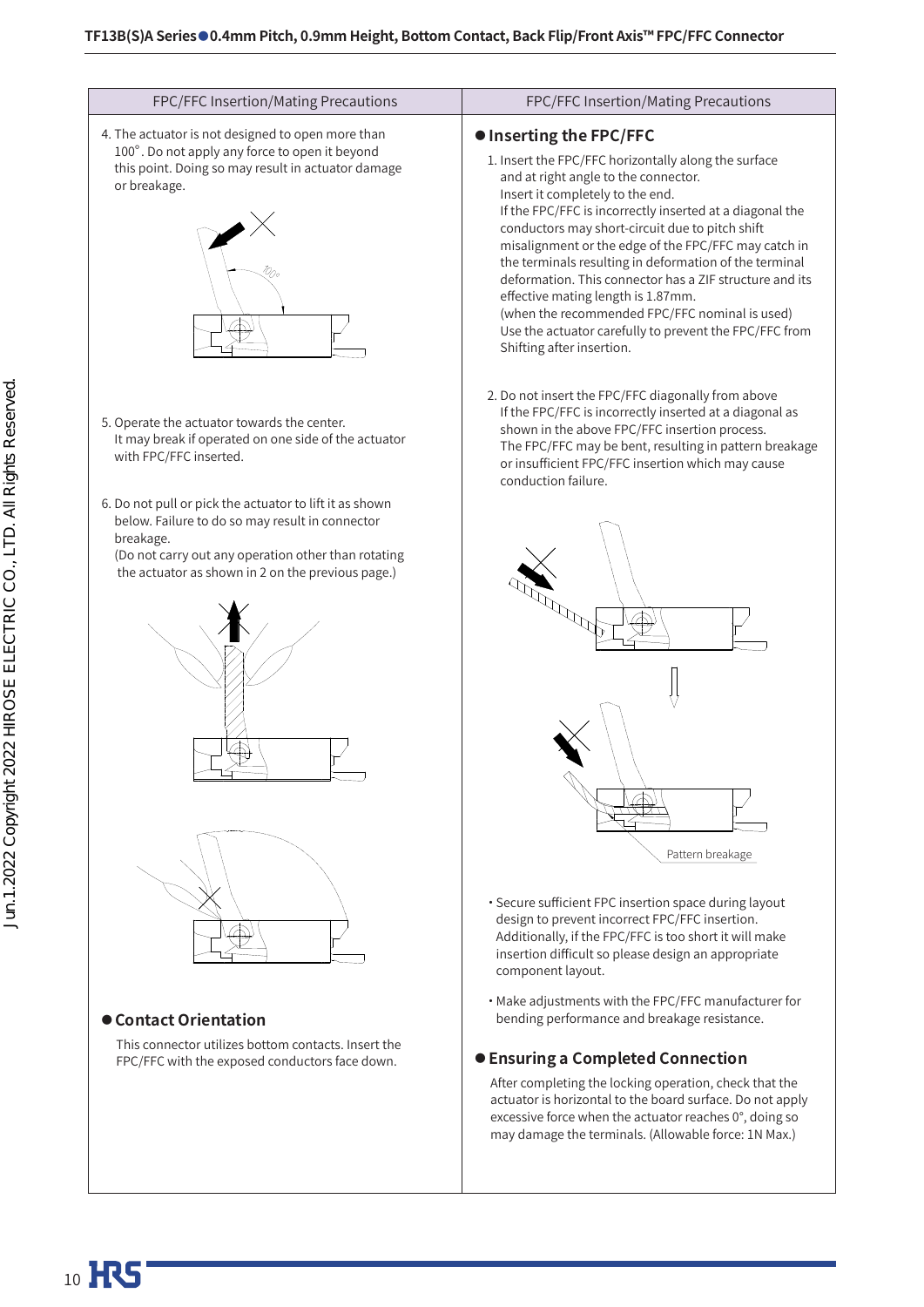

## **While taking in consideration**

Specifications mentioned in this catalog are reference values.

When considering to order or use this product, please confirm the "Drawing" and "Product Specifications" sheets.

Use an appropriate cable when using the connector in combination with cables.

If considering usage of a non-specified cable, please contact your sales representative.

If assembly process is done by jigs & tools which are not identified by Hirose assurance will not be given.

If considering usage for below mentioned applications, please contact your sales representative.

In cases where the application will demand a high level of reliability, such as automotive, medical instruments, public infrastructure, aerospace/ defense etc. Hirose must review before assurance of reliability can be given.

**HRS** 11